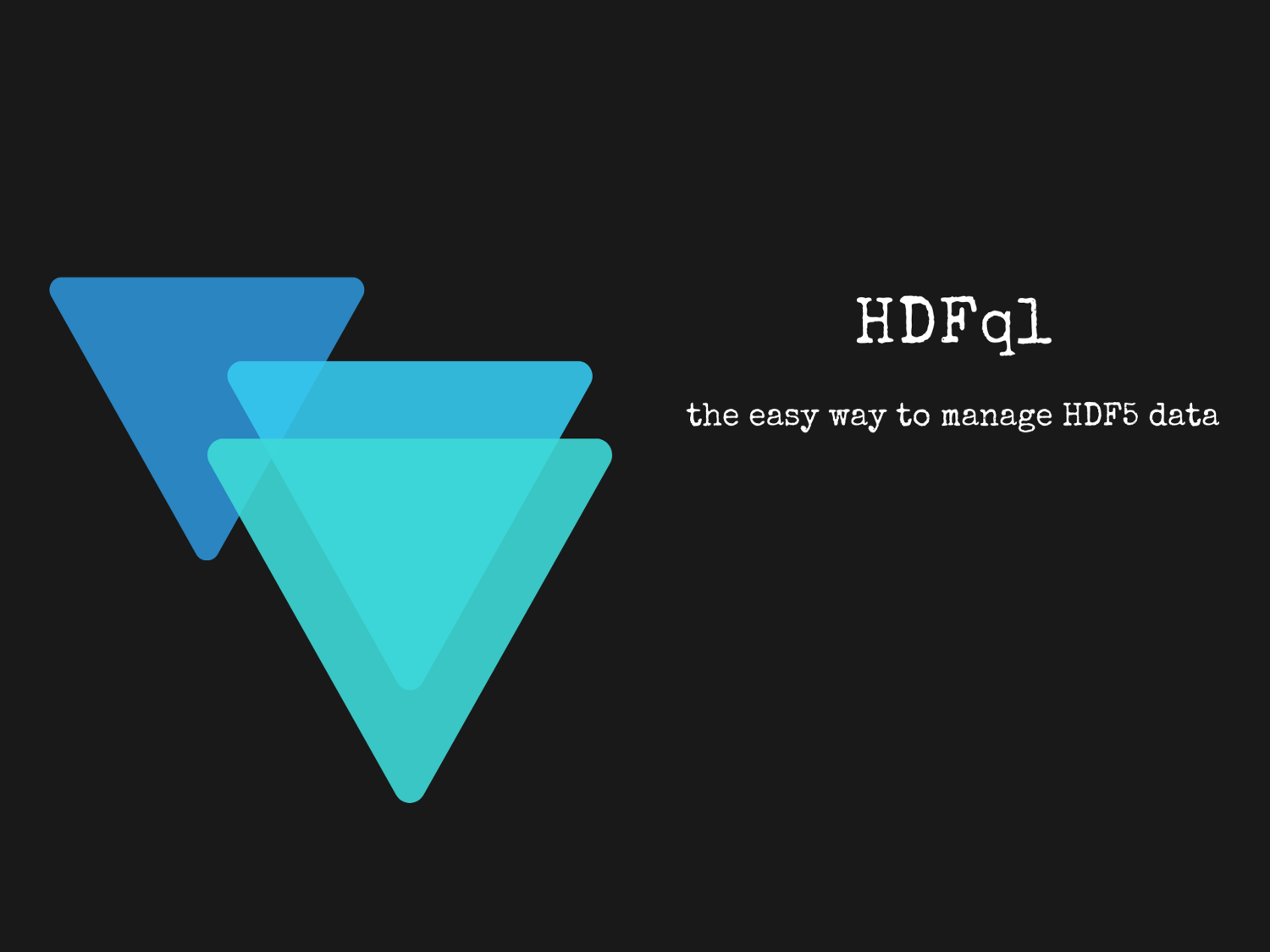# HDFal

#### **THE PROBLEM**

- HDF5 is a very flexible and powerful data format that is heavily used in science & engineering – but most of its APIs are rather complex and difficult
- The HDF5 C library (i.e. the reference API) already has more than 400 functions and each new release of the library adds new functions!
- This puts tremendous technical challenges on users (who are typically not experts on data format/storage technologies) and ultimately slows down science and data driven innovation

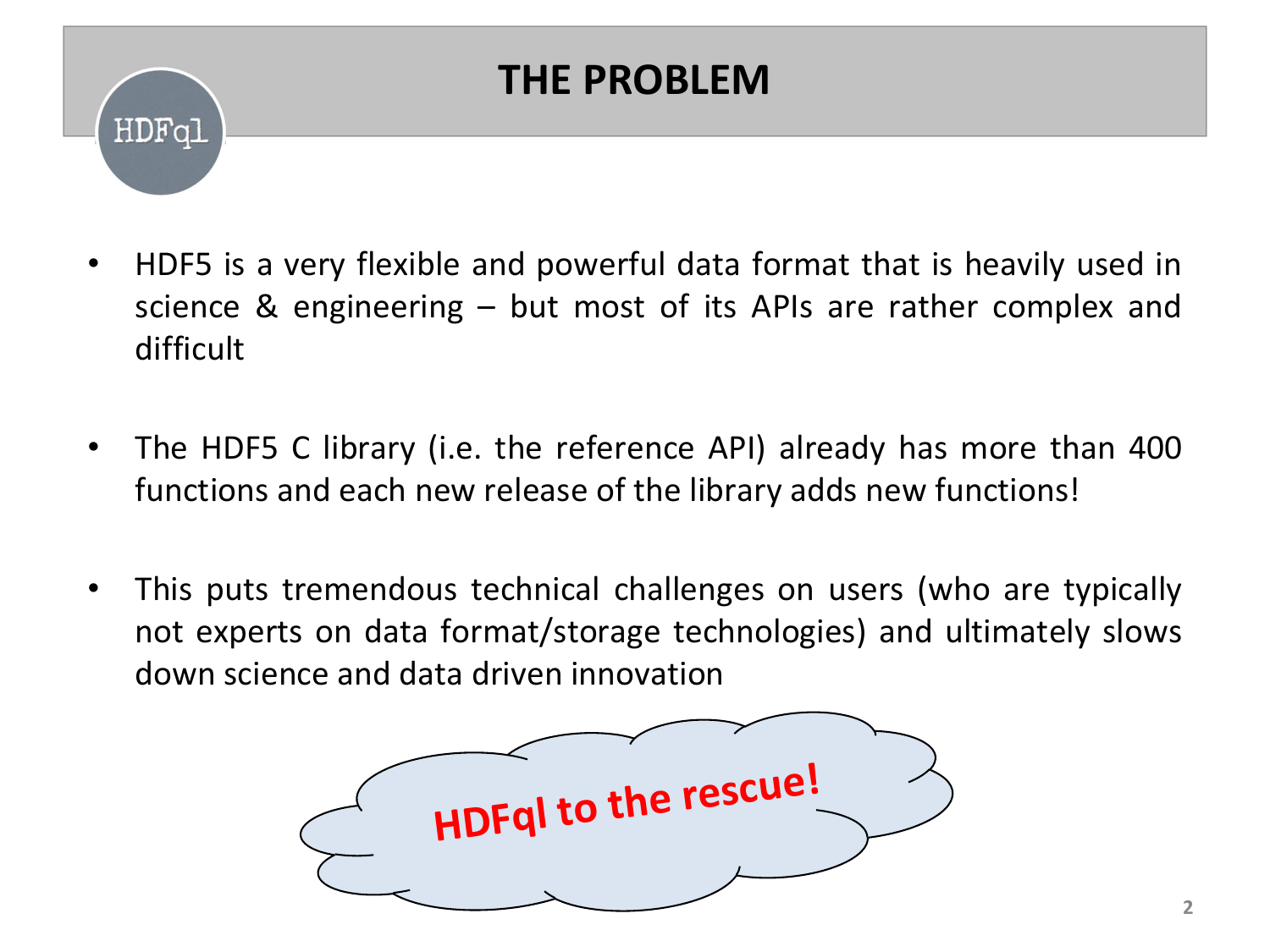# HDFal

### **THE SOLUTION (HDFql)**

- HDFql stands for "Hierarchical Data Format query language" and is a high-level (declarative) language to manage HDF5 data
- It is designed to be as simple and powerful as SQL and dramatically reduces the learning effort and time needed to handle HDF5
- By being a declarative language, users just need to "tell" HDFql **what** they want to achieve and it takes care of satisfying requests by dealing with all HDF5 low-level details  $-$  in contrast to imperative languages (which is the case of all existing HDF5 APIs) where users have to specify **how** their requests are handled through a lot of programming and knowledge of HDF5 low-level details!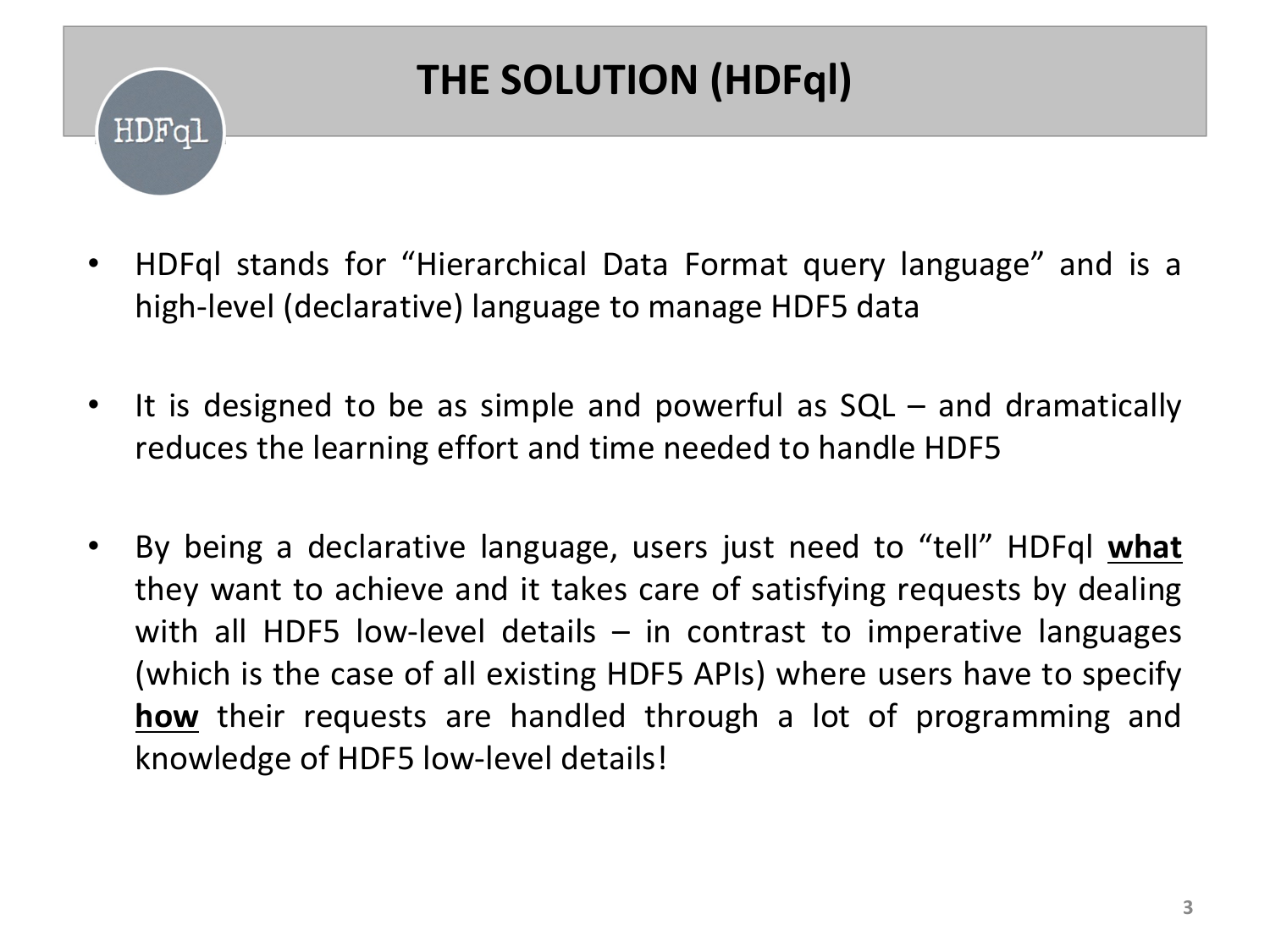

#### **WHO IS USING HDFql**

- Universities
- Research centers
- Biotech companies
- Renewable energy organizations
- Auto industry (electrical vehicles)
- … you name it! :)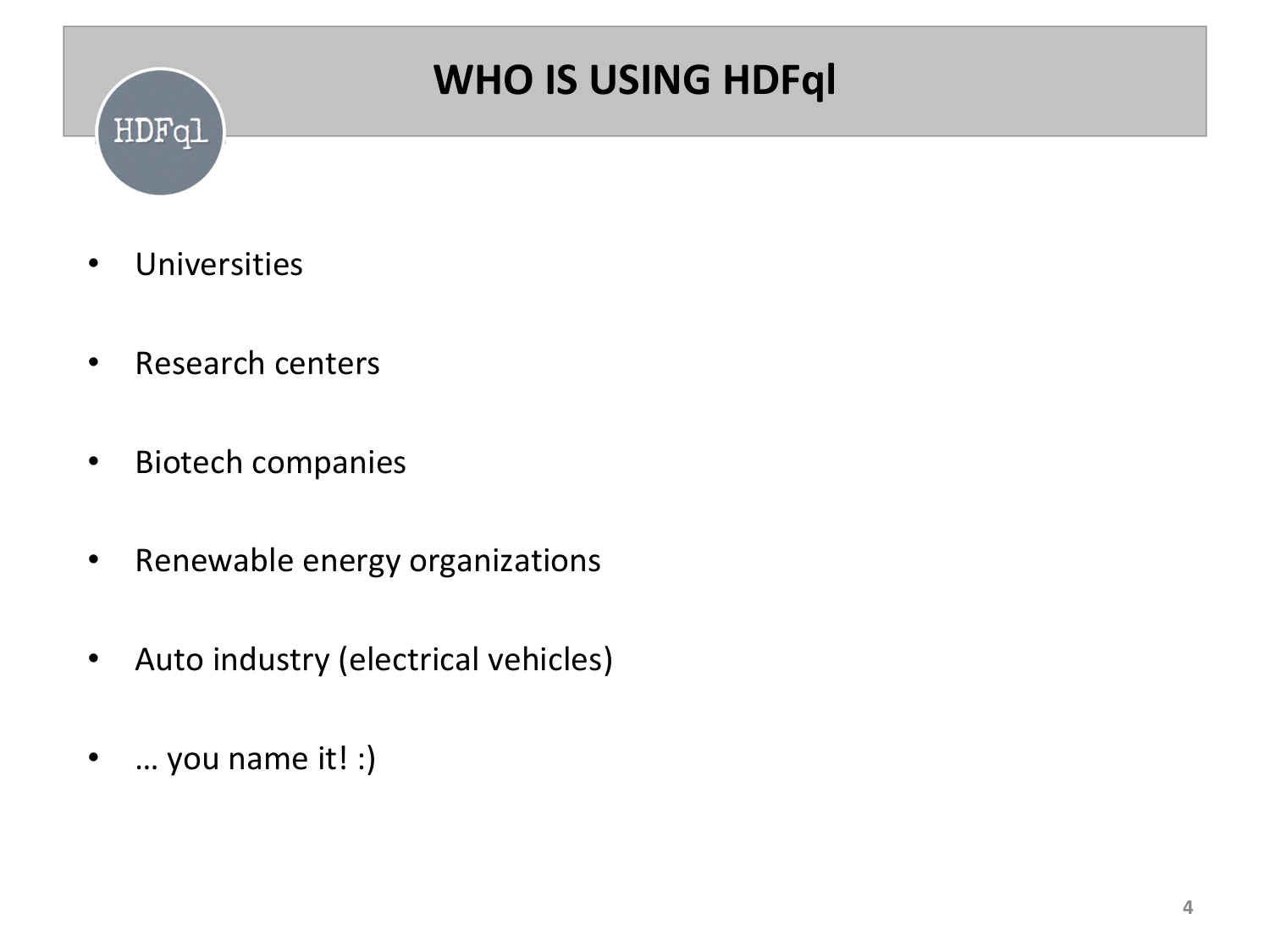# HDFq1

#### **HOW HDFql WORKS**

- HDFql allows the execution of many operations to properly manage HDF5 (data) in a declarative fashion. These are grouped in four categories:
	- Data Definition Language (DDL): create HDF5 files, create groups, rename datasets, alter (i.e. extend) dimensions of datasets, copy attributes, …
	- Data Manipulation Language (DML): insert (i.e. write) data into datasets or attributes
	- Data Query Language (DQL): select (i.e. read) read data from datasets or attributes
	- Data Introspection Language (DIL): get group names, get dataset names (eventually stored in a certain group), get dimensions of attributes, …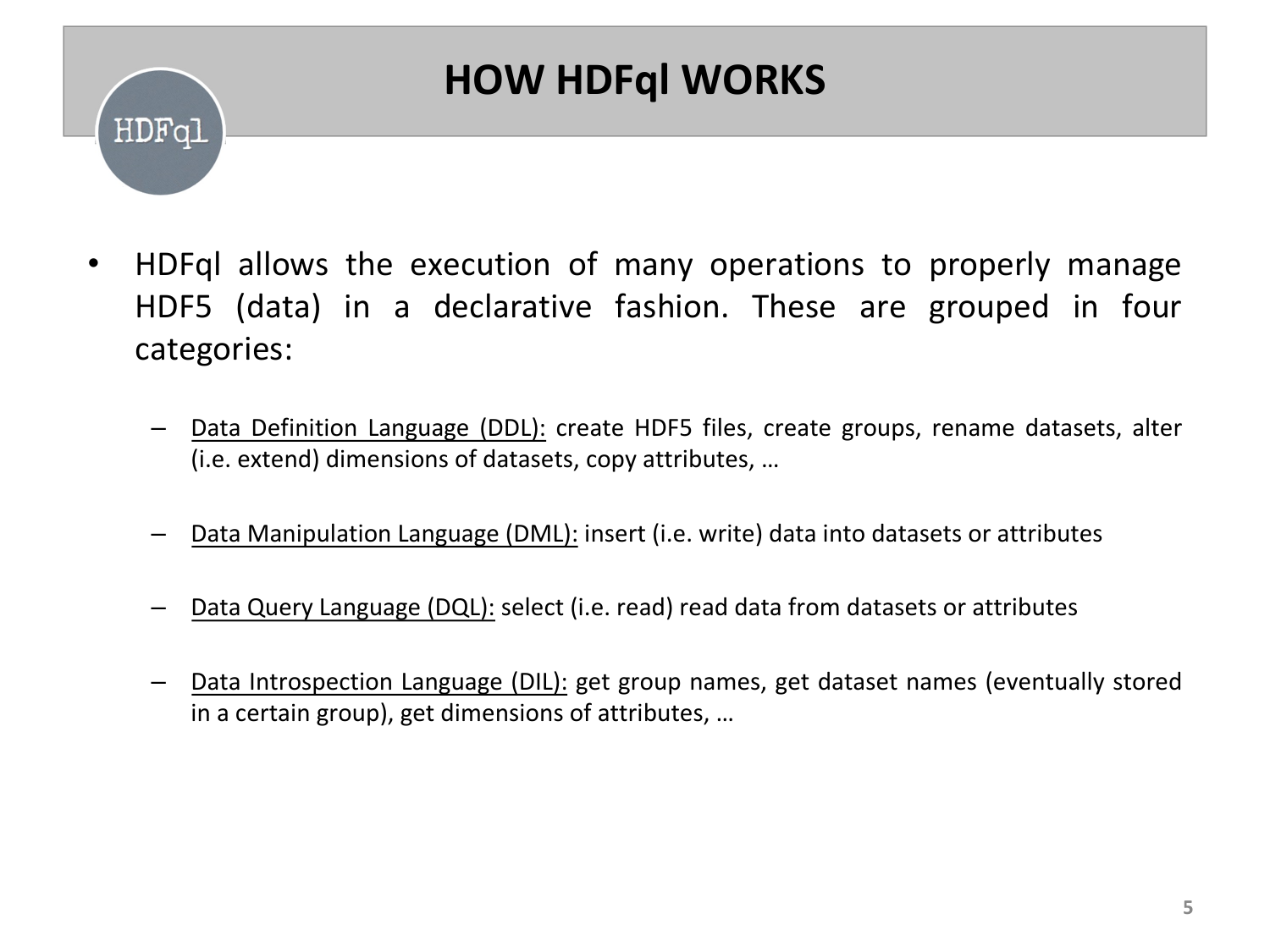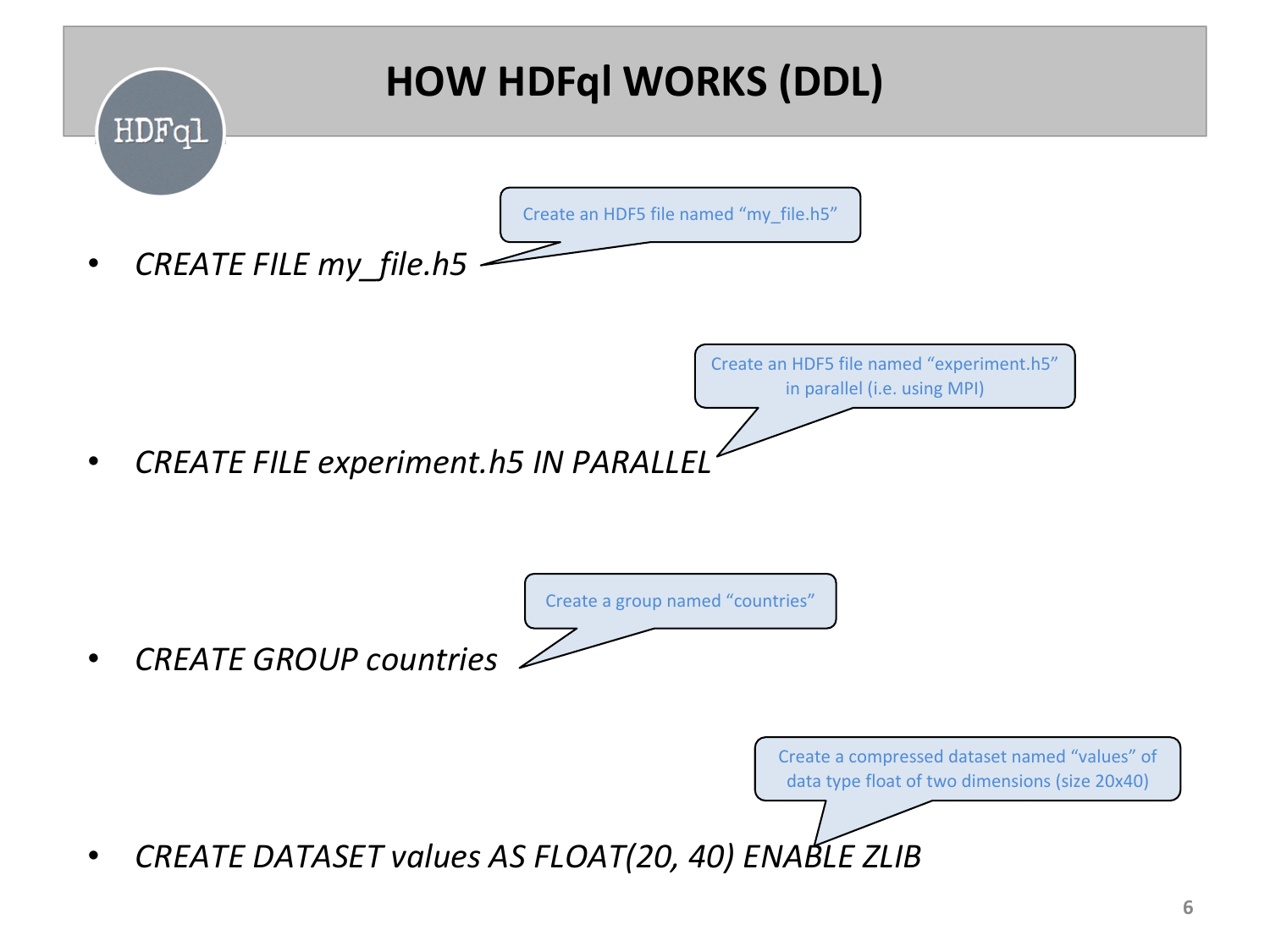

### **HOW HDFql WORKS (DML)**

• *INSERT INTO my\_dataset VALUES(3, 5, 7)*

Insert (i.e. write) values from Excel file "values.xlsx" into dataset "measurements"

Insert (i.e. write) values 3, 5 and 7 into dataset "my\_dataset"

• *INSERT INTO measurements VALUES FROM EXCEL FILE values.xlsx*

Insert (i.e. write) values 10 and 20 directly (i.e. bypass several internal processing steps of the HDF5 library itself) into dataset "raw"

• *INSERT DIRECTLY INTO raw VALUES(10, 20)*

Insert (i.e. write) values from a user-defined variable (that was previously registered and assigned to number 0) into the first chunk of dataset "dset" (using an hyperslab selection)

• *INSERT INTO dset(0:::1) VALUES FROM MEMORY 0*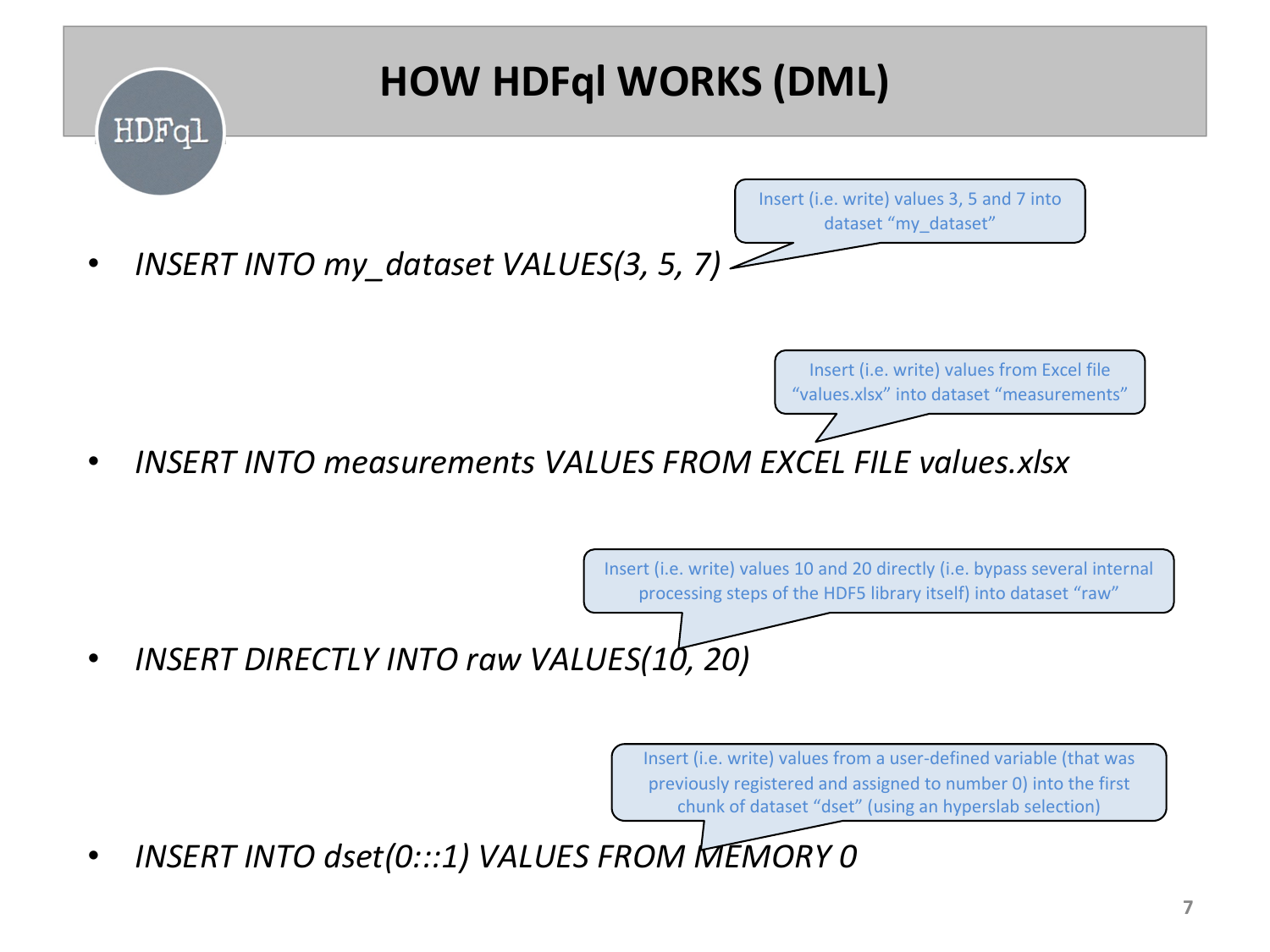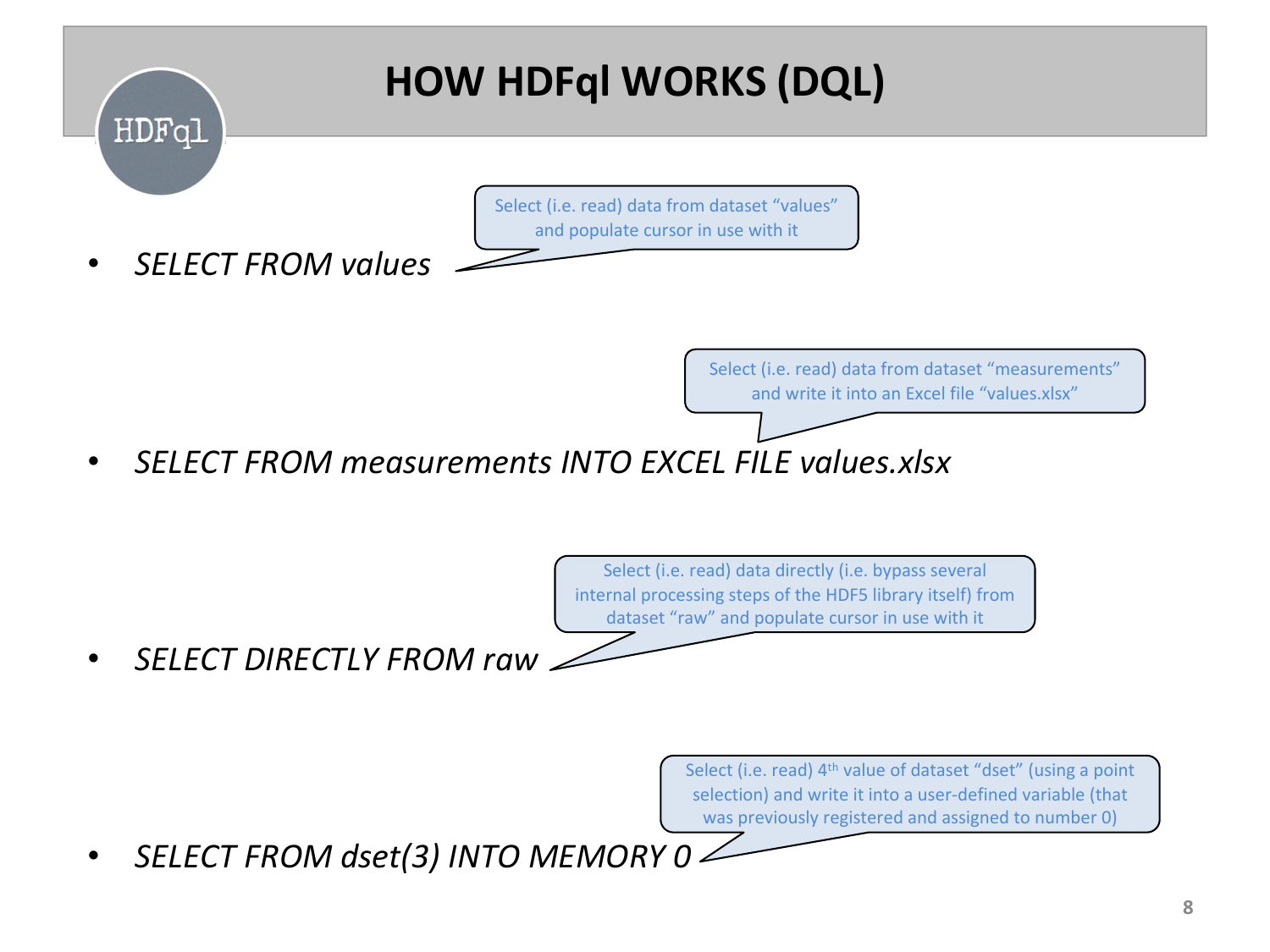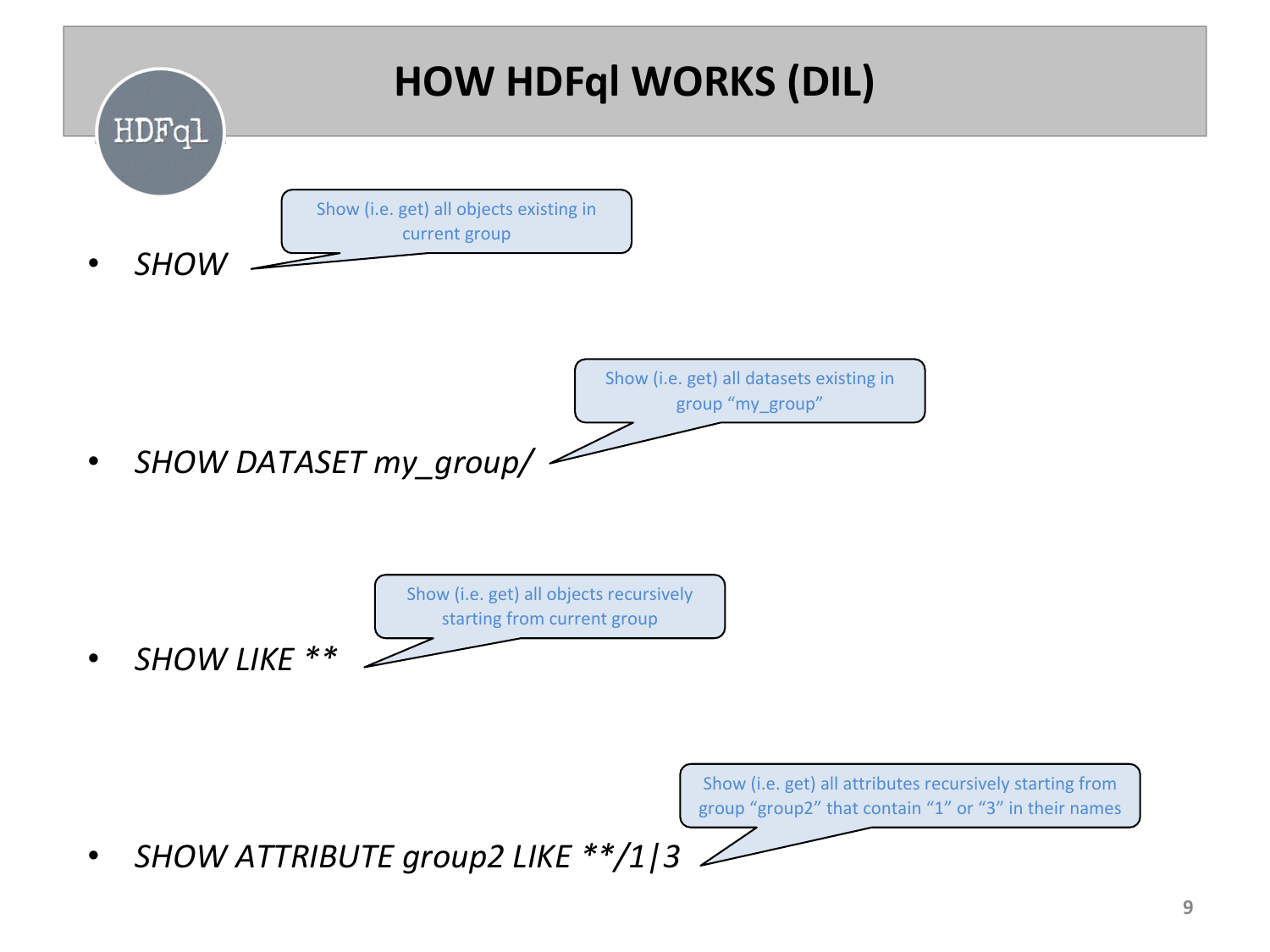

### **CURRENT FEATURES (IN HDFql 2.4.0)**

- Supports disparate programming languages (C, C++, Java, Python, C#, Fortran and R) and platforms (Windows, Linux and macOS)
- Supports direct chunk write and read
- Supports both point and (irregular) hyperslab selections
- Supports both serial and parallel HDF5 (i.e. HDF5 + MPI)
- Supports reading data from a text, binary or Excel file and writing it into an HDF5 dataset/attribute (and vice-versa)
- And many more...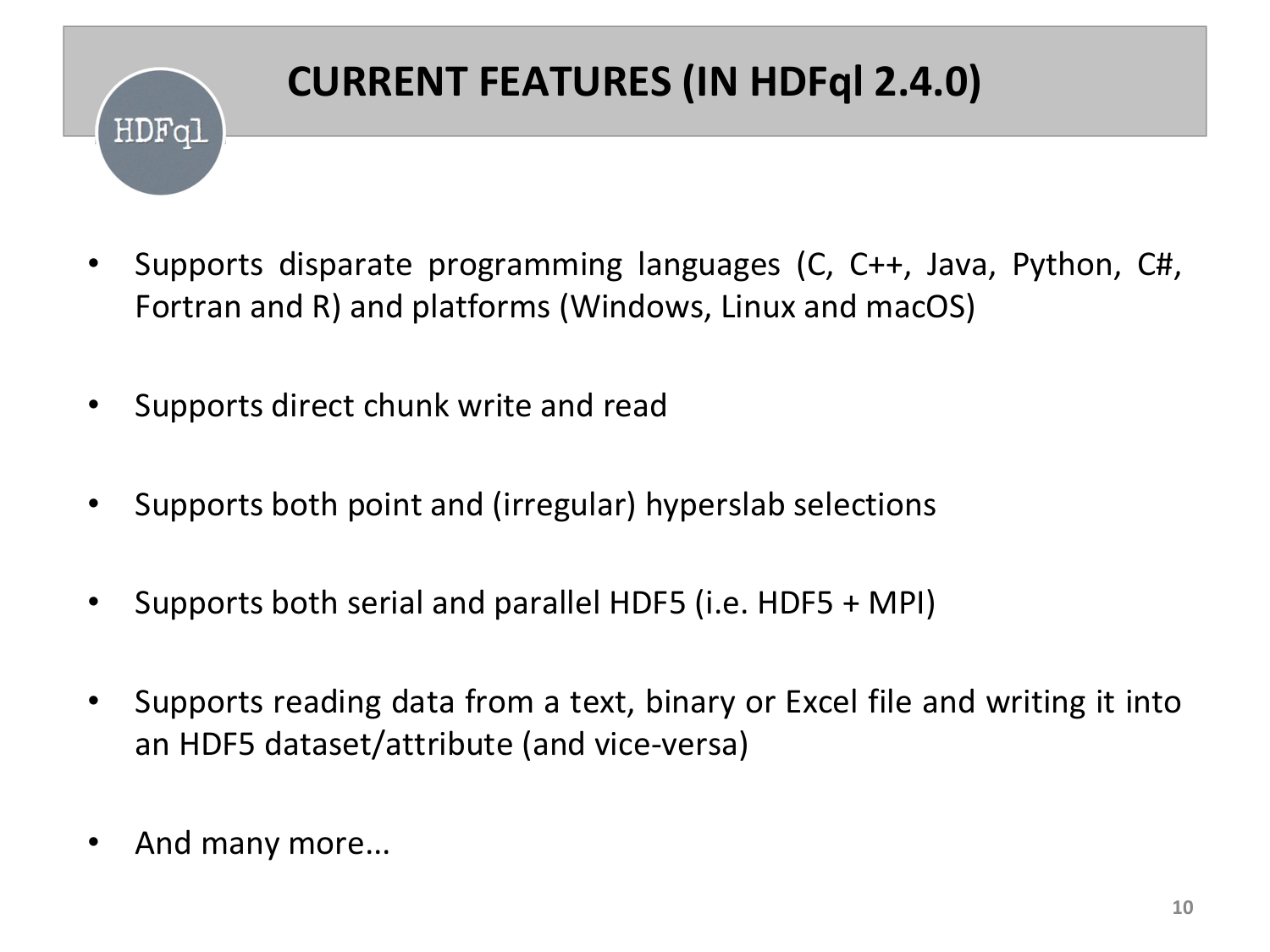#### **WHAT'S COMING IN HDFql 2.5.0**

• Expected in Q4 2022

HDFal

- Support HDF5 library version 1.8.23
- Support pre-/post- processing data via pre-defined functions (using all nodes & cores available whenever possible) and user-defined functions:
	- INSERT INTO dset0 *MIN*(VALUES) FROM FILE input.txt **===>** call pre-defined function "MIN" to return the minimum value stored in text file "input.txt" and write the value into HDF5 object "dset0"
	- SELECT FROM *AVG*(dset1) IN PARALLEL **===>** call pre-defined function "AVG" to calculate the average value of the data stored in HDF5 object "dset1" in parallel (i.e. using MPI) and return the value to the user
	- SELECT FROM *DUMMY*(dset2) **===>** load shared library "HDFqlDUMMY.so" (dynamically by HDFql) and call user-defined function "DUMMY" to process the data stored in HDF5 object "dset2" and return the result (of the processing) to the user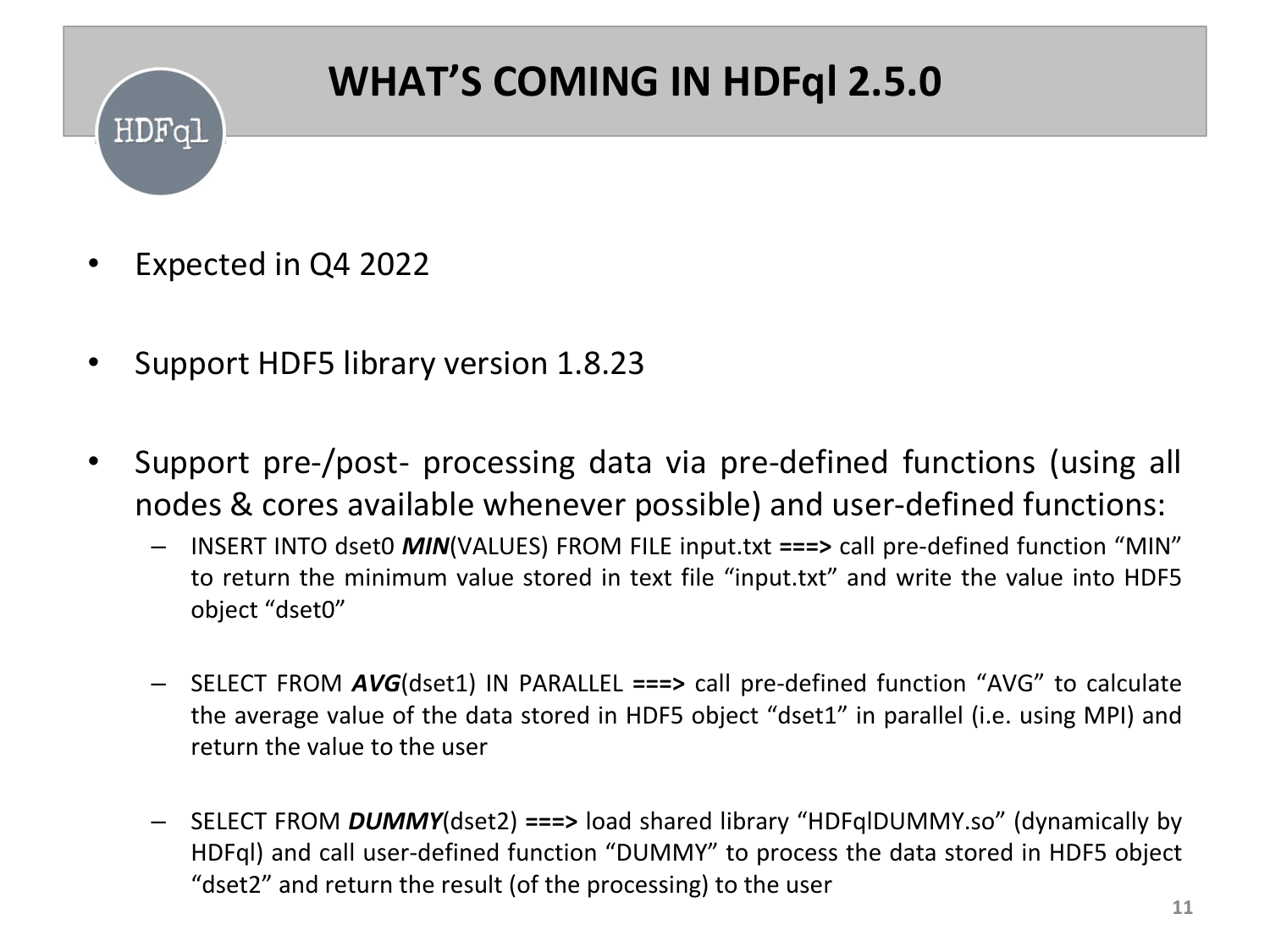### **WHAT'S COMING IN HDFql 2.5.0 (cont.)**HDFql

- Support sliding cursors to enable reading a dataset that does not fit in main memory (RAM) in a sliding fashion through a cursor, allowing a user to (transparently) load/process the dataset in an out-of-core manner
- Support automatic allocation of the necessary amount of memory associated to a user-defined variable based on the type and size of the data to store (alleviating the user from doing this allocation, which may be cumbersome)
- Support reading/writing a variable-length dataset/attribute into/from a user-defined variable in Java (through the *ArrayList* class) and C# (through the *List* class)
- Support the Go programming language through a proper wrapper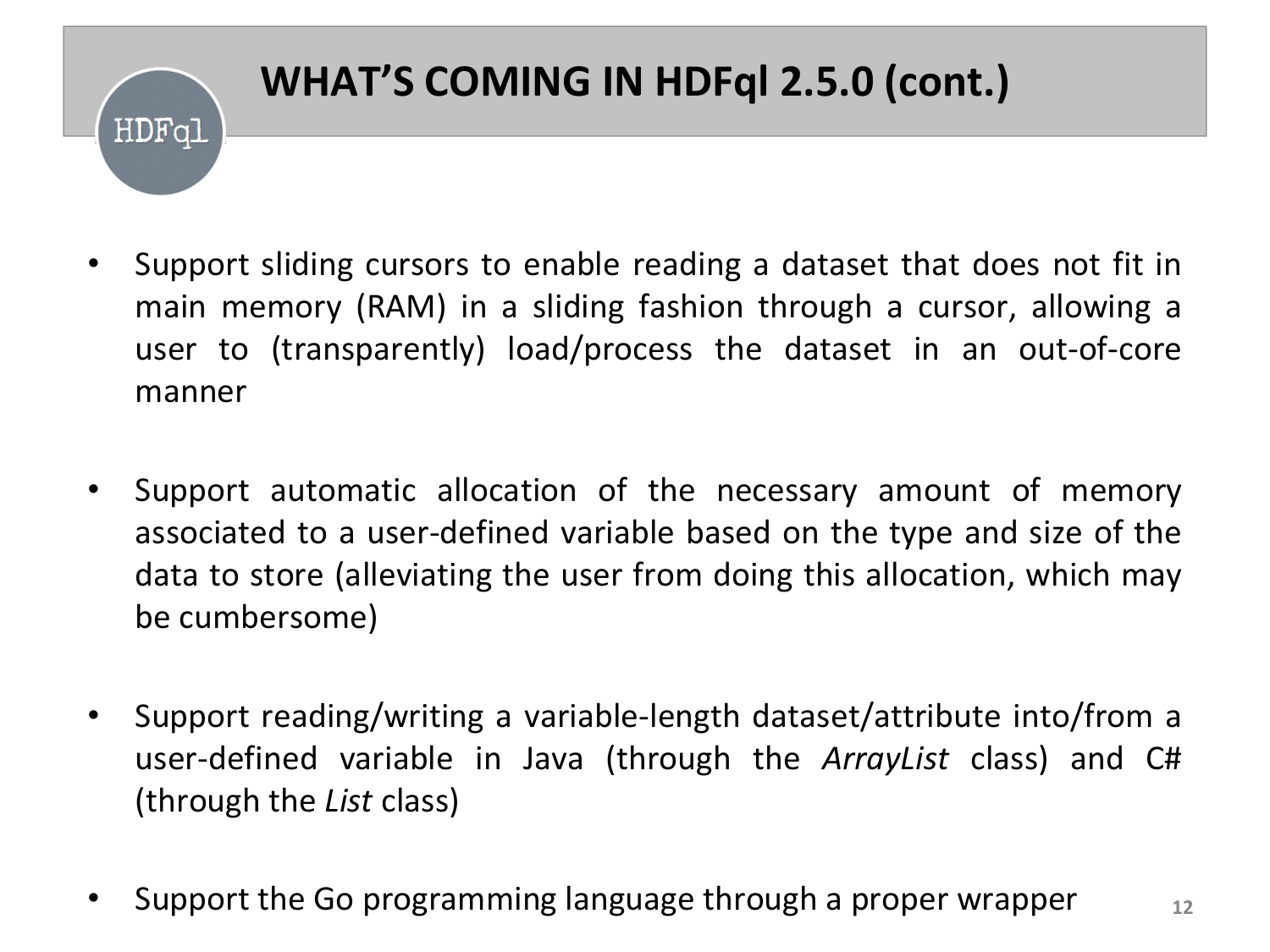# HDFql

### **WHAT'S COMING IN HDFql 3.0.0**

- Expected in Q2 2023
- Support HDF5 library version 1.10.x
- Support virtual datasets (VDS)
- Support single-write multiple-readers (SWMR)
- Support dynamically loaded filters
- Support HDF5 data stored in Amazon S3
- Support MATLAB (environment) through a proper wrapper